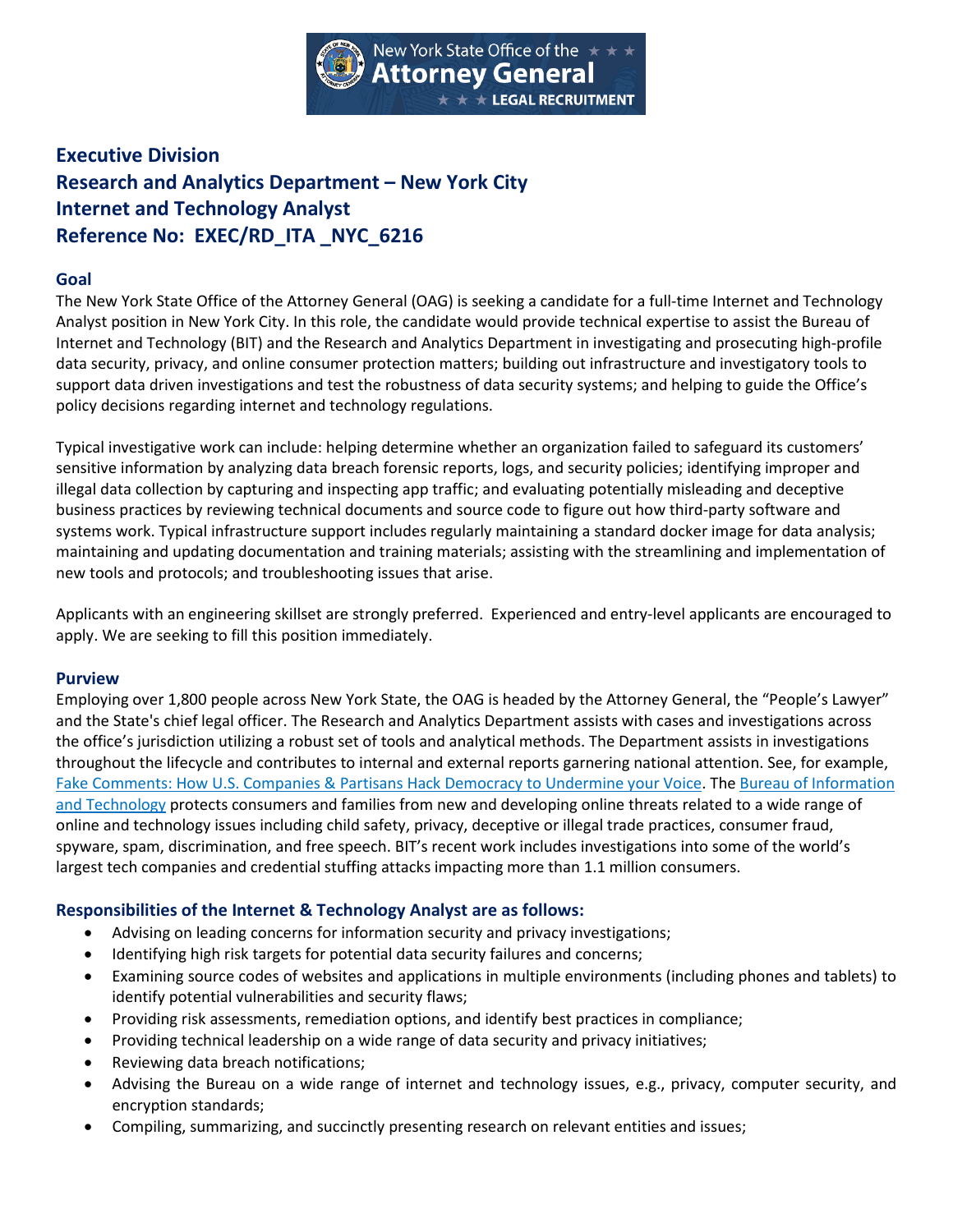- Obtaining, transforming, analyzing and explaining large datasets related to investigations;
- Supporting the maintenance of infrastructure used by the data science team;
- Providing litigation support, including drafting affidavits and letters; and
- Performing other duties as required.

# **Qualifications and skills for the Internet & Technology Analyst position are as follows:**

- Bachelor's degree in any relevant field is required, but applicants with degrees in computer science, information technology or data security, and applicants with advanced degrees, are preferred;
- Applicants with experience and qualifications in any of the following areas are preferred:
	- o Programming and web development tools, including JAVA, PHP, SQL, Ruby, and with a preference for experience with Python;
	- o Online privacy and data security;
	- o Penetration testing;
	- o Application reverse engineering, preferably in both desktop and mobile (Android and/or iOS) environments;
	- $\circ$  Red teaming or an understanding of common TTPs used by threat actors in the real world;
	- o Linux and container systems administration (e.g. Docker);
	- o Experience using the Git version control system;
	- o Ethical hacking and InfoSec certifications (e.g. CEH, OSCP)
- Excellent oral and written communication skills, including the ability to communicate technical information accessibly;
- Highly organized, self-directed, and resourceful;
- Personable and positive, with sound judgment and a high level of integrity; and
- An interest in public policy and social/economic justice.

**The salary range for this position is \$75,000 - \$90,000 + \$3,026 in location pay.** The final salary will be determined after a complete evaluation of the selected candidate's qualifications. As an employee of the OAG, you will join a team of dedicated individuals who work to serve the people of our State through a wide variety of occupations. We offer a comprehensive New York State benefits package, including paid leave, health, dental, vision and retirement benefits, and family-friendly policies. Additionally, the OAG offers a robust Workplace Flexibilities Program with multiple options for employees, including telecommuting (up to two days per week) and alternative work schedules.

Per Office of the Attorney General policy, confirmation of vaccination status is a condition of employment for this position. If you are not fully vaccinated, you may be required to provide regular negative COVID-19 PCR test results at a frequency determined by the agency. The agency will consider religious and reasonable accommodations. For more information, please contac[t recruitment@ag.ny.gov.](mailto:Recruitment@ag.ny.gov)

> *Candidates from diverse backgrounds are encouraged to apply. The OAG is an equal opportunity employer and is committed to workplace diversity.*

# **HOW TO APPLY**

**Applications are being received online.** To apply, please click on the following link: **[EXEC/RD\\_ITA \\_NYC\\_6216](https://lgr.ag.ny.gov/ords/f?p=136:10:::::P10_LGR_JOB_ID,P10_POSITIONTYPE,P10_LGR_WRITING_SAMPLE_IND:4190,18,Y)**

Applicants must be prepared to submit a complete application consisting of the following:

- **[Cover Letter](http://ag.ny.gov/legal-recruitment/document-requirement-exempt-applications)**
	- − You may address to Legal Recruitment.
	- − Indicate why you are interested in a position with the OAG and what makes you a strong candidate.
- **[Resume](http://ag.ny.gov/legal-recruitment/document-requirement-exempt-applications)**
- **[Writing Sample](http://ag.ny.gov/legal-recruitment/document-requirement-exempt-applications)**